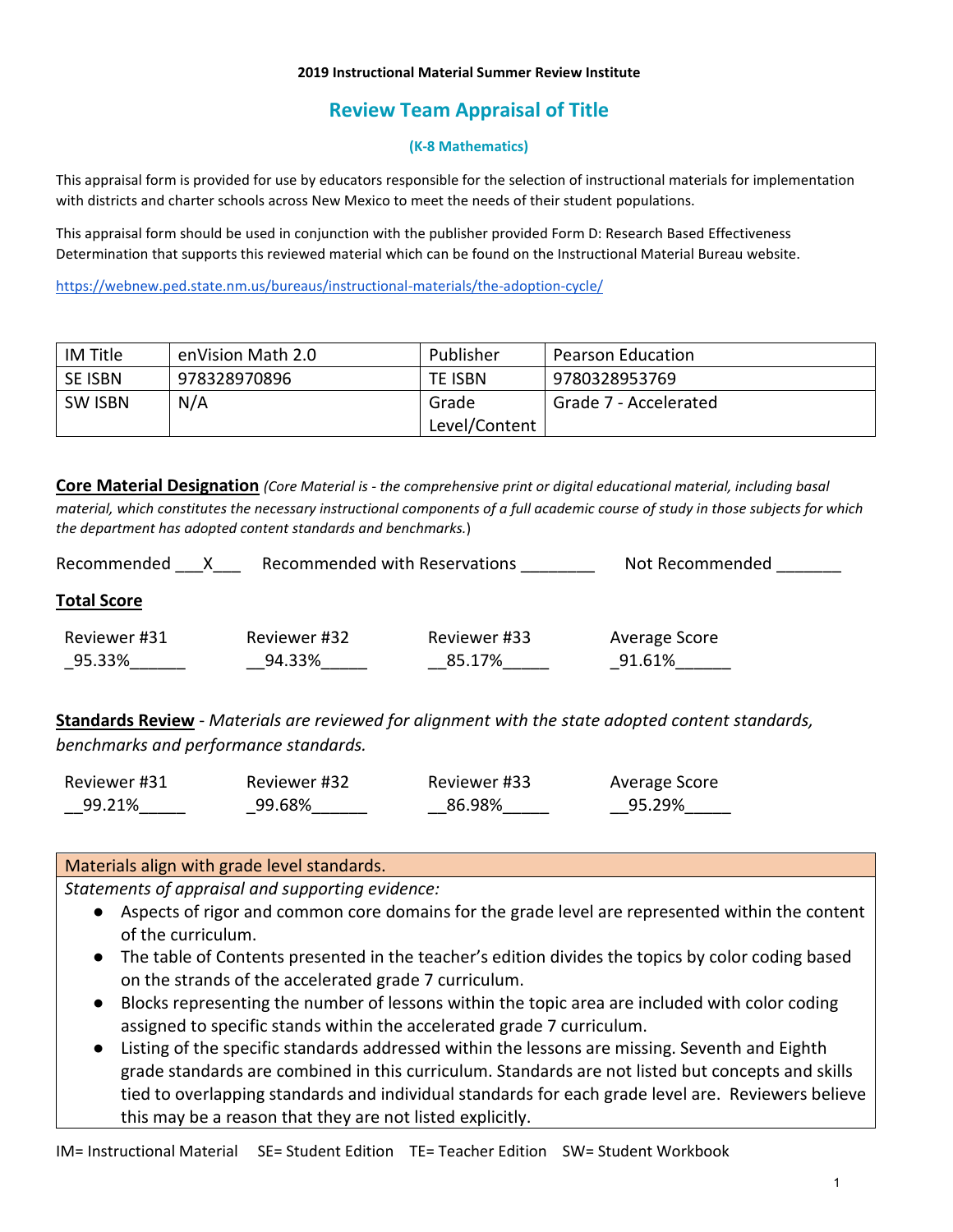Materials align to standards for mathematical practice.

*Statements of appraisal and supporting evidence:*

- Math practices that are addressed and implemented in the proposed activities in the lesson are clearly defined (not numbered) at the beginning of each lesson throughout the curriculum.
- The teacher edition provides instructional strategies to enhance and refine student thinking habits.
- A student handbook is included in each of the student editions that provides students with modeled math problems and answers that meet expectations of engagement with the mathematical practices.
- Included Math Practices and Problem Solving Handbook can help students build on and enhance their thinking and habits mathematically with each of the practices.

Materials show aspects of rigor.

*Statements of appraisal and supporting evidence:*

- At the beginning of each lesson presented in the lesson overview, aspects of rigor are listed based on focus, coherence, and rigor.
- To increase the conceptual understanding across more than one subject and/or standard, the curriculum includes a variety of instructional strategies to include direct instruction, practice (digitally and in print), STEM Projects, and 3-Act activities.
- The Teacher Edition has a section at the beginning of each topic that explains the aspects of rigor they believe to be contained within the topic, how it is achieved, and in what lessons it is present.

**Math Content Review** - *Materials are reviewed for relevant criteria pertaining to the support for teachers and students in the specific reviewed content area.*

| Reviewer #31 | Reviewer #32 | Reviewer #33 | Average Score |
|--------------|--------------|--------------|---------------|
| 92.86%       | 78.57%       | 75.00%       | 82.14%        |

Materials are consistent with grade level content, supporting the intent of the delivery and understanding of mathematics.

*Statements of appraisal and supporting evidence:*

- Grade level content domain requirements are satisfied in both the student and teacher edition.
- Each lesson has extensions on the lessons and strategies for intervention, enrichment, and supports for ELL. The teacher edition provides valuable information for teachers to further student understanding and in multiple methods of delivery strategies.
- As a proposed delivery method, the online resources provide additional support assignments at grade level to enhance and extend the understanding of mathematics.
- TE Program Overview provides a clear connection between the standards developed for 6th, 7th, and 8th grade levels within the Scope and Sequence.
- The lesson overview for each lesson lists, within the aspects of rigor under coherence, the connection of prior, current, and future lesson knowledge pertaining to that lesson.

# Materials support student learning of mathematics.

*Statements of appraisal and supporting evidence:*

- The teacher edition provides in each lesson supporting strategies for instruction aimed toward English Language Learners (at 3 levels) as well as intervention and enrichment strategies.
- Additional supports are available to students and teachers online at the accompanying website for the textbook.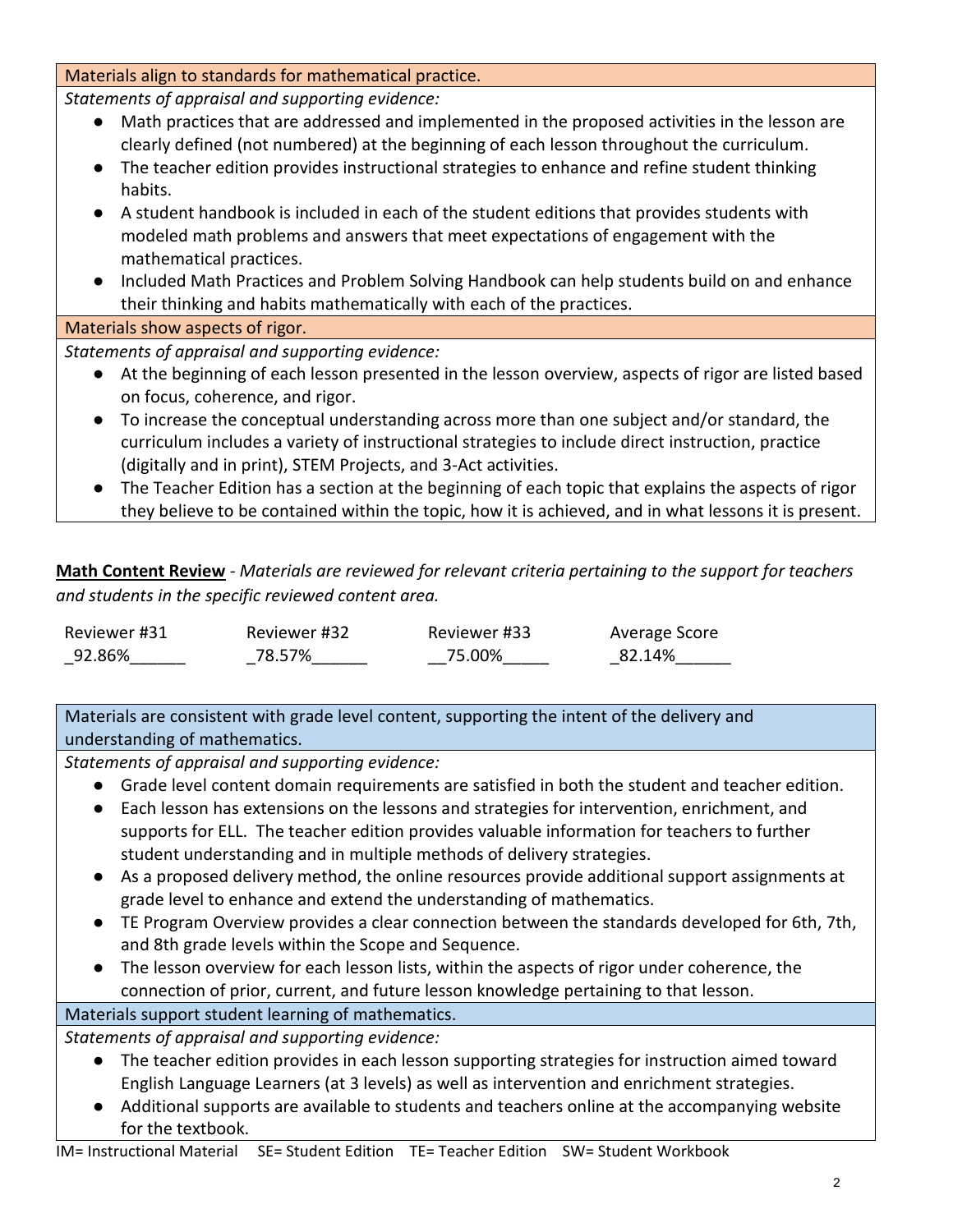- Customized additional practice can be assigned to students through the online website to assist struggling students.
- At the beginning of each lesson, vocabulary practice is provided to engage students in learning math content and use of mathematical terminology.
- Throughout lessons, teachers are provided suggested posing questions to engage students in the content and to get them thinking deeper and critically in relation to the topic content.

**All Content Review** - *Materials are reviewed for relevant criteria pertaining to the support for teachers and students in the material regarding the progression of the standards, lesson structure, pacing, assessment, individual learners and cultural relevance.*

| Reviewer #31 | Reviewer #32 | Reviewer #33 | Average Score |
|--------------|--------------|--------------|---------------|
| 85.98%       | 83.54%       | 82.32%       | 83.94%        |

## Materials are consistent with the progressions in the standards.

*Statements of appraisal and supporting evidence:*

- Throughout the curriculum, one clear focus is on the progression in standards through a single grade level while connecting to prior and future knowledge.
- Each section within the topics provides relationships of standards across grade levels.
- Lessons are identified as major, supporting, and additional clusters to provide cohesion within the standards addressed within the curriculum.

Materials foster coherence through connections at a single grade, where appropriate and required by the standards.

*Statements of appraisal and supporting evidence:*

- Coherence aspects are provided in the teacher edition to denote the aspects within the lesson aligned with coherence.
- Coherence provides the connection for students to engage in and understand the curriculum (before, current, and future lesson focus).
- Prior knowledge activation is a clear indicator of coherence within the lesson overview of each lesson.
- Current lessons being studied provide coherence through a single grade level (current level) focused to accommodate learning of the standards.

## Materials are well designed and take into account effective lesson structure and pacing.

*Statements of appraisal and supporting evidence:*

- A pacing guide is included in the TE Program Overview book that suggests lesson structure and pacing for the curriculum to include a couple of additional days for extra practice and intervention if needed.
- ELL instructional strategies are provided in each lesson for teachers to effectively teach 3 levels of learners: beginning, intermediate, and advanced.
- Challenge items are included within lessons to provide advancement for those students ready to advance before others.
- To foster effective lesson structure and pacing, the teacher edition includes descriptions of prior grade knowledge, current grade knowledge, and future lesson knowledge that will be gained throughout the topic.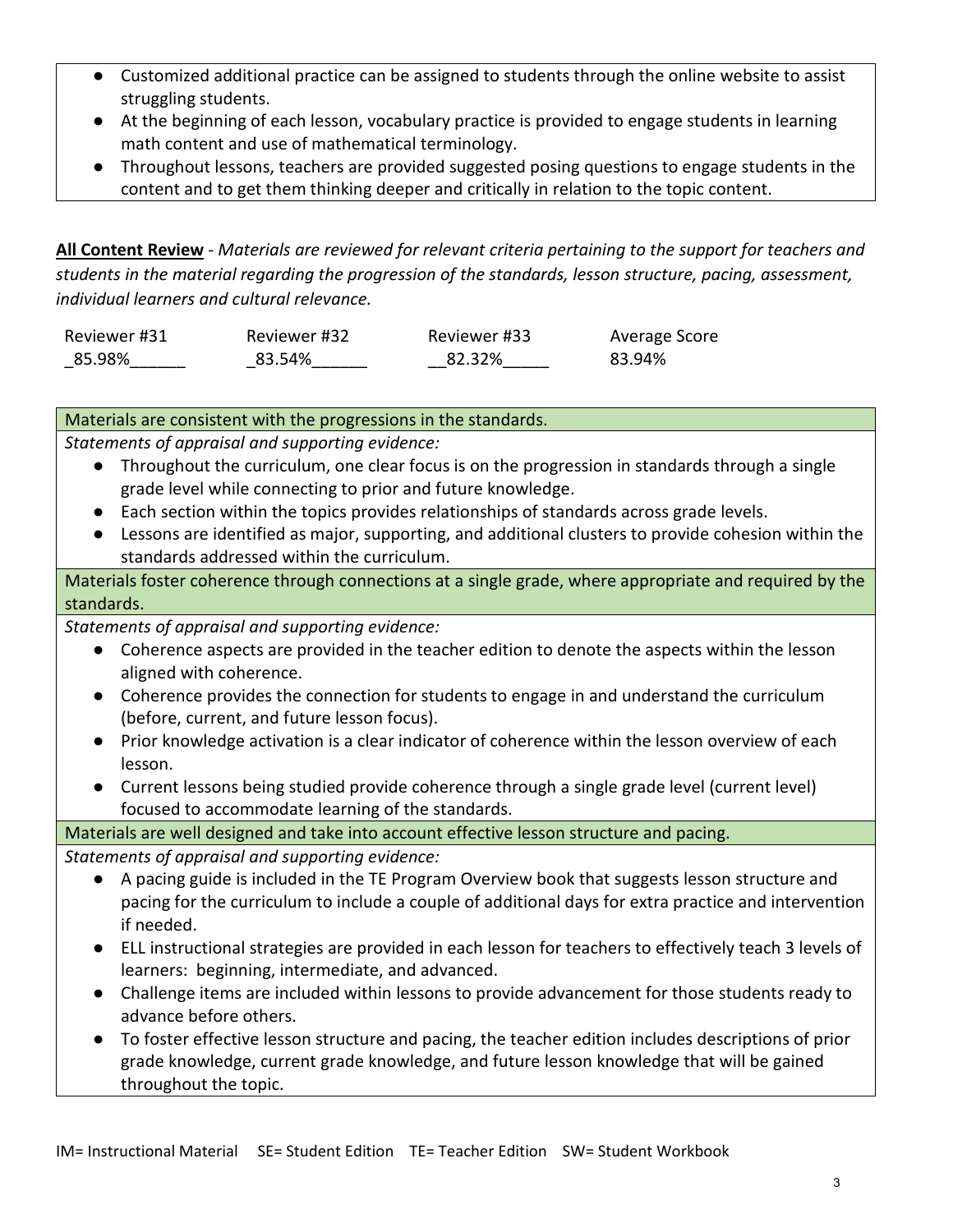● Lessons include possible misconceptions prevention, error intervention, and challenge strategies to be included in instruction.

Materials offer teachers resources and tools to collect ongoing data about student progress on the standards.

*Statements of appraisal and supporting evidence:*

- Additional practice resources are available online and scored automatically upon completion.
- ExamView can be used by teachers to create additional practice or assessments.
- Immediate feedback is provided through online assessment completion and intervention is assigned based on student performance.
- Online quizzes provide instant data for student understanding and auto assign content in which the students show need.
- Item analysis is provided for each assessment enabling teachers to maintain in-depth data on students as a whole class or individual students.

Materials give all students extensive opportunities and support to explore key concepts.

*Statements of appraisal and supporting evidence:*

- Key Concepts overview is presented following the examples of each lesson that provides students with a review, comprehension questions to get students thinking and writing, and practice questions to apply the techniques learned in the concept.
- Opportunities for student success for all students are embedded within the lessons with suggestions in the form of error interventions, prevent misconceptions, and differentiated instruction strategies and methods.
- Online resources provide additional practice in various forms to include math games and tools, worksheets, video tutorials, and customizable lessons and assessments.
- Strategies are provided for teachers to allow extension of lessons for ELL, advanced students, and those who may be struggling.

Materials support effective use of technology to enhance student learning. Digital materials are accessible and available in multiple platforms.

*Statements of appraisal and supporting evidence:*

- A variety of online resources are available for student learning to be enhanced through technology and can be accessed through a computer, tablet, or smartphone.
- Chat rooms and Discussion boards can be created, monitored, and replied to by teachers to engage students in communication about assignments or content.
- Study guides, quizzes, and tutorials (by standard or by lesson) can be teacher or student driven through Math XL.
- Assignments, activities, and assessments can be accessed through the online site.
- Teacher and student editions are available online through multiple platforms.
- Online quizzes and assessments assign intervention for students based on their performance.
- Teachers have access to various professional development opportunities online.
- Online videos can be accessed through the Virtual Nerd app or through the BouncePages app.
- Caution should be used with links Bounce app can be cumbersome and is not consistently reliable - in some cases, scanning the page directs students to a different lesson than it should.

● Teacher driven intervention can be done based on item analysis provided with the assessments.

Materials can be easily customized for individual learners.

*Statements of appraisal and supporting evidence:*

● Teachers have access to creating customized lessons, assignments, and assessments for individual learners through the text website.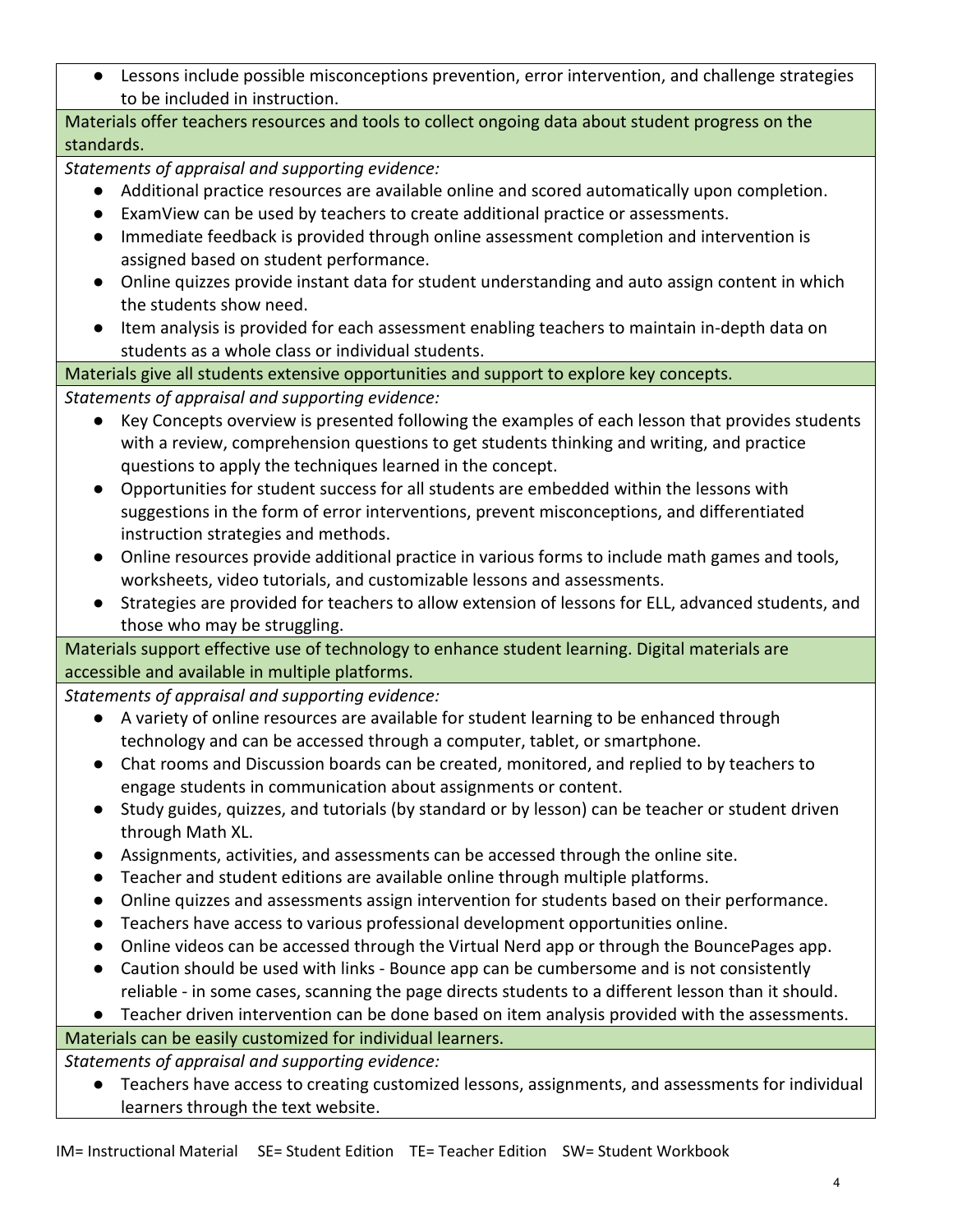- Online quizzes and assessments provide customized learning for students based on their individual needs, gained from knowledge of their performance, and assigned following the assessment.
- Vocabulary support is available with pictures, examples, and methods to represent understanding.

Materials take into account cultural perspectives.

*Statements of appraisal and supporting evidence:*

- Videos that accompany some of the activities within the curriculum (3-Act Math, Stem Project, etc.) provide an avenue to account for limited cultural perspectives within the materials.
- The glossary that is included in the student edition is presented in English and Spanish.
- Caution: lack of cultural and linguistic perspective. Whereas a wide demographic and personal interest is exhibited in the context of the problems and examples, there is very little representation of multiple cultures and languages.

**Reviewer Professional Summation** - *These materials are reviewed by Level II and Level III educators from across New Mexico. The reviewers have brought their knowledge, experience and expertise into the review of these materials. They offer here their individual summary of the material as a whole.* 

Reviewer #31 background and experience: *As a Level 3 teacher with licenses at Elementary and Middle School levels, I am endorsed in Math, ELA, Reading, and Social Studies. My Bachelor's degree is in Elementary Education and my Master's Degree is in teaching of Mathematics with a focus on Teacher Leadership. I have taught in the classroom for 10 years as 5th, 6th, 7th and 8th grade Math and Algebra 1 teacher. I served as an instructional coach for one year, and provided assistance to MC2 Summer Institute as a facilitator of teacher learning. I was a member of the Leadership Institute of Teachers (LIFT) through MC2 and currently serve as the Math department head, Administration advisory team and New Teacher Mentor for my school.*

*Professional summary of material:*

EnVision Math 2.0 for Accelerated 7th grade combines the skills for grades 7 and 8 to ready advanced 7th graders for Algebra 1 in 8th grade. It is well aligned to the **Common Core State Standards** that overlap in grades 7 and 8. I found no gaps in the coverage of standards and practices are embedded throughout the student activities. However, the lack of standards by name within the Teacher's Edition Lesson planning may create difficulty for teachers ensuring that all standards are taught. Skills and concepts are described well, and as the grade level combines 7th and 8th grade standards, it is logical to address them as such.

The **teacher edition** provides detailed discussion into the pedagogy coherence. Each "**topic**" or unit begins with Math Background. It includes professional development for conceptual understanding by the teacher, coherence and rigor, pacing and standards alignment with objectives, essential understanding, and vocabulary. Each **Lesson** begins with an overview of the chunk of knowledge for the day with focus, coherence, and rigor. It guides the teacher through the lesson, anticipating common misconceptions, providing examples, self-discovery for students, and supports for diverse learners. Additional online and paper based resources are included. **Assessments** are available and ready to use, with the ability to customize, by adding, deleting, or rearranging questions for accommodations for one student or entire class use. Assessments may be taken online with immediate grading and data analysis, complete with remediation suggestions for individual and class use, which has the further option of auto-assignment through the web portal for students to access.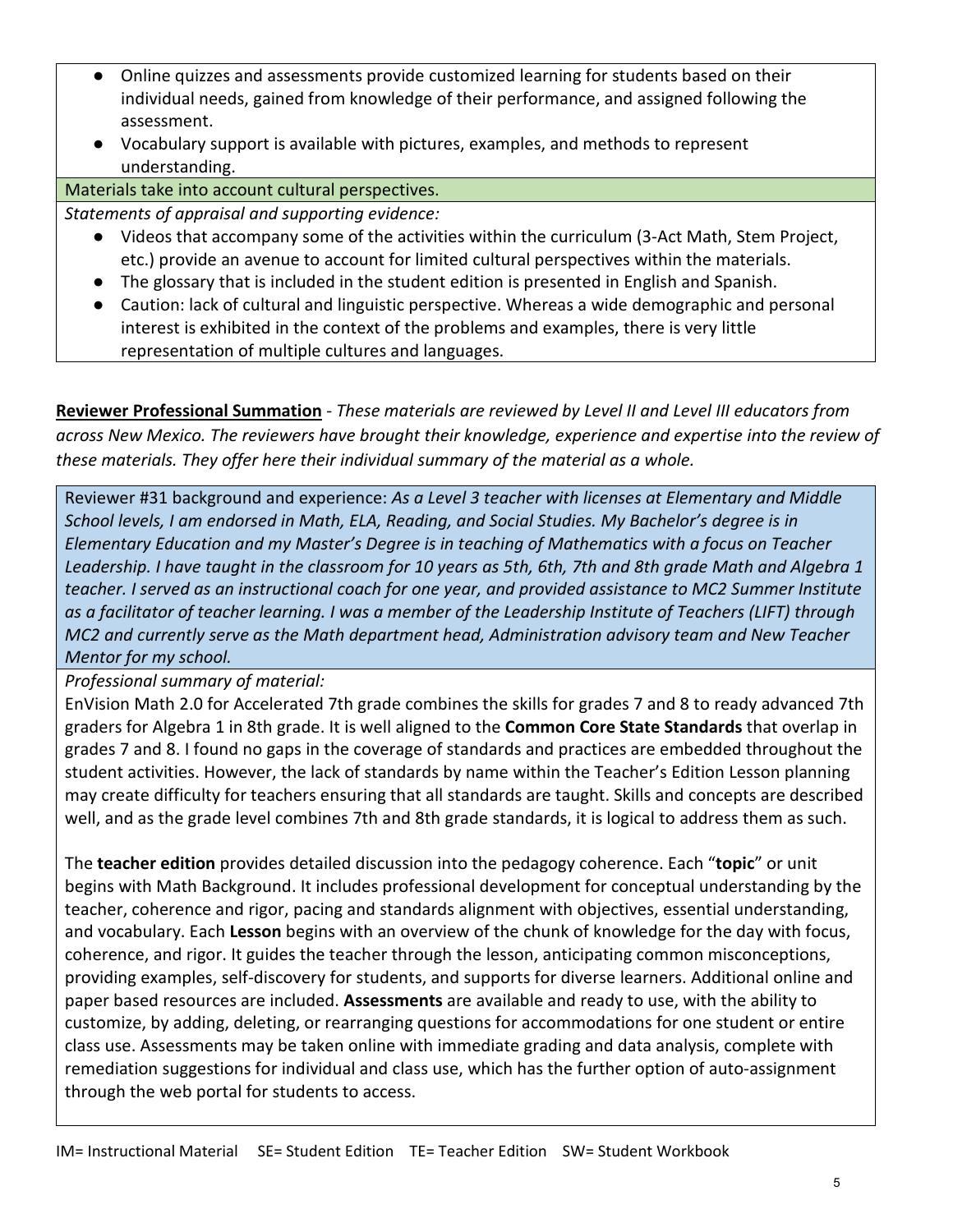The **student edition** begins with lessons on the Standards for Math Practice and Problem Solving. All math practices are embedded in the lessons and are showcased. Each **topic** begins with a quick overview, then offers a STEM project and a "get ready" assignment that serves to spiral prior topics and ensure that prerequisite knowledge is present. **Lessons** are consistent in format, with the exception of 3-Act Math lessons, which engage students in a real world activity that encompasses more than one standard. Regular lessons begin with an opportunity for students to engage in the math without direct instruction: designed to allow students to play with the concept and activate prior knowledge. Lessons have examples, quick review with "Do You Understand and Do You Know" sections, followed by practice for fluency. Some assessments are located in the Student Edition for self-monitoring. Whole group, small group, and individual learning is used throughout the year.

**Online** components are in abundance for students and for teachers. Every aspect of Student and Teacher editions are online, and there are apps for smartphones and tablets that provide ability to receive additional help and communicate with each other. Bounce app allows students to scan a textbook page and link immediately to the online version. Errors have been noted in links, so caution is recommended.

Parent and community involvement seems limited to parent letters and STEM projects that offer community service opportunities. Cultural awareness and teaching students about stereotypical bias is not evident, which is not a strength of this curriculum.

EnVision 2.0 for Accelerated 7th grade is a comprehensive curriculum for the Common Core State Standards and Math Practices, with balance in rigor for conceptual and procedural applications in real world and abstract contexts. Conceptual understanding and fluency is well balanced, as is the rigor of the content. Overall, I feel like it is a good resource for the students in New Mexico.

Reviewer #32 background and experience: Level II Educator with a Bachelor of Science Degree in Elementary Education K-8 with an endorsement in Science. Previous 7th grade Science teacher. Currently teaching 6th grade, all subjects with 7 total years of teaching experience. 2 years teaching 6th grade math only. I have served as a lead teacher for 4 years and have served on the Instructional Leadership Team for 4 years.

### *Professional summary of material:*

The enVision Math 2.0 Grade 7 Accelerated Curriculum is a well-designed curriculum that combines content from 7th and 8th grade. The curriculum is aligned to the Common Core Standards for the overlapping standards in 7th and 8th grade. The standards are not listed in the teacher guide but are instead combined, which could be challenging for teachers to use.

Envision 2.0 provides a variety of instructional resources. The Program Overview includes a user's guide, CCSS correlation, and a content guide with a scope and sequence. This helps to navigate through the curriculum easily. The Teacher's Edition includes guidance for each lesson and includes an online version. Each lesson includes differentiation for students that may need additional support. Resources are available for pre and post assessments, which include automatic scoring for appropriate remediation if necessary. The digital materials online are extensive, including professional development and access to flexible lesson planning, progress monitoring, and additional practice for students.

Reviewer #33 background and experience:

Level II Educator K-8 and 7-12 Secondary Licensure with endorsements in Social Studies and Math for both licenses. I have 4 Master Degrees. I have a Master of Arts in Sociology from NMSU, Master of Education: Secondary Education from ENMU, Master of Arts in Teaching from ENMU, and a Master of Arts in Education: Curriculum and Instruction from NMSU. Also have a Bachelor of Business: Minor in Finance and Management from NMSU. Previous Middle School 8th grade Math teacher for 2 year.

IM= Instructional Material SE= Student Edition TE= Teacher Edition SW= Student Workbook